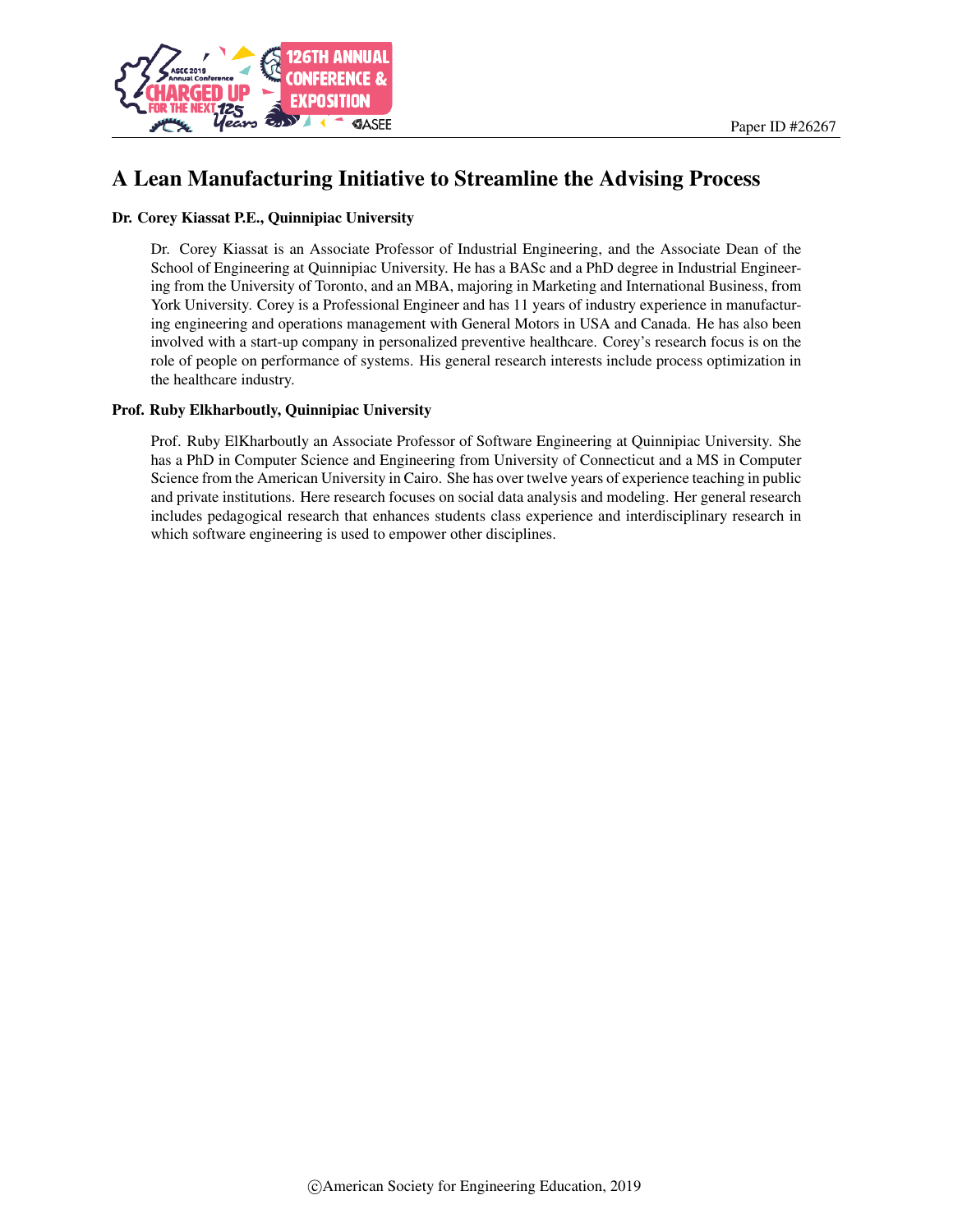# **Lean Manufacturing Initiative to Streamline the Advising Process**, **A Work-in-progress**

### **Abstract**

In this work-in-progress, we describe a novel advising process that employs student Peer Mentors (PM) to enhance the operational efficiency of academic advisors. A "Lean manufacturing" framework is used to classify all activities as value-added or non-valueadded ones. By applying this framework to our current advising process for first-year students within the School of Engineering at Quinnipiac University, only activities requiring faculty expertise, such as guidance and mentorship, are considered value-added and are performed by the faculty advisor. There are other frequently-performed advising activities, such as navigating the course management system, that do not require the expertise of a faculty member. These tasks are deemed to be non-value-added tasks when defining value from a faculty's perspective. As such, these tasks are handled by the PM, a senior in the major. The PM meets with the student for a pre-advising session. S/he compiles an executive summary of this pre-advising session and provides it to the faculty advisor prior to the faculty advising session with the student. This framework is analogous to healthcare environments where a nurse meets with a patient first inquire on the patient's symptoms and to measure the vitals. The notes are then passed on to the medical provider as a high-level summary in order to save the medical provider's time.

After running a first semester pilot of this ongoing study, the proposed process has resulted in shorter and more streamlined advising sessions. It has also resulted in higher advisor and student satisfaction.

#### **1. Introduction**

First-year student advising is critical to student's retention and path to success [1]. Significant work has been done to enhance the advising process in multiple universities [2]. Northwestern University's McCormick School of Engineering and Applied Science developed a new advising process for first-year students by employing advisors that are also First-Year Seminar teachers. Peer advisors are also part of the model. They are responsible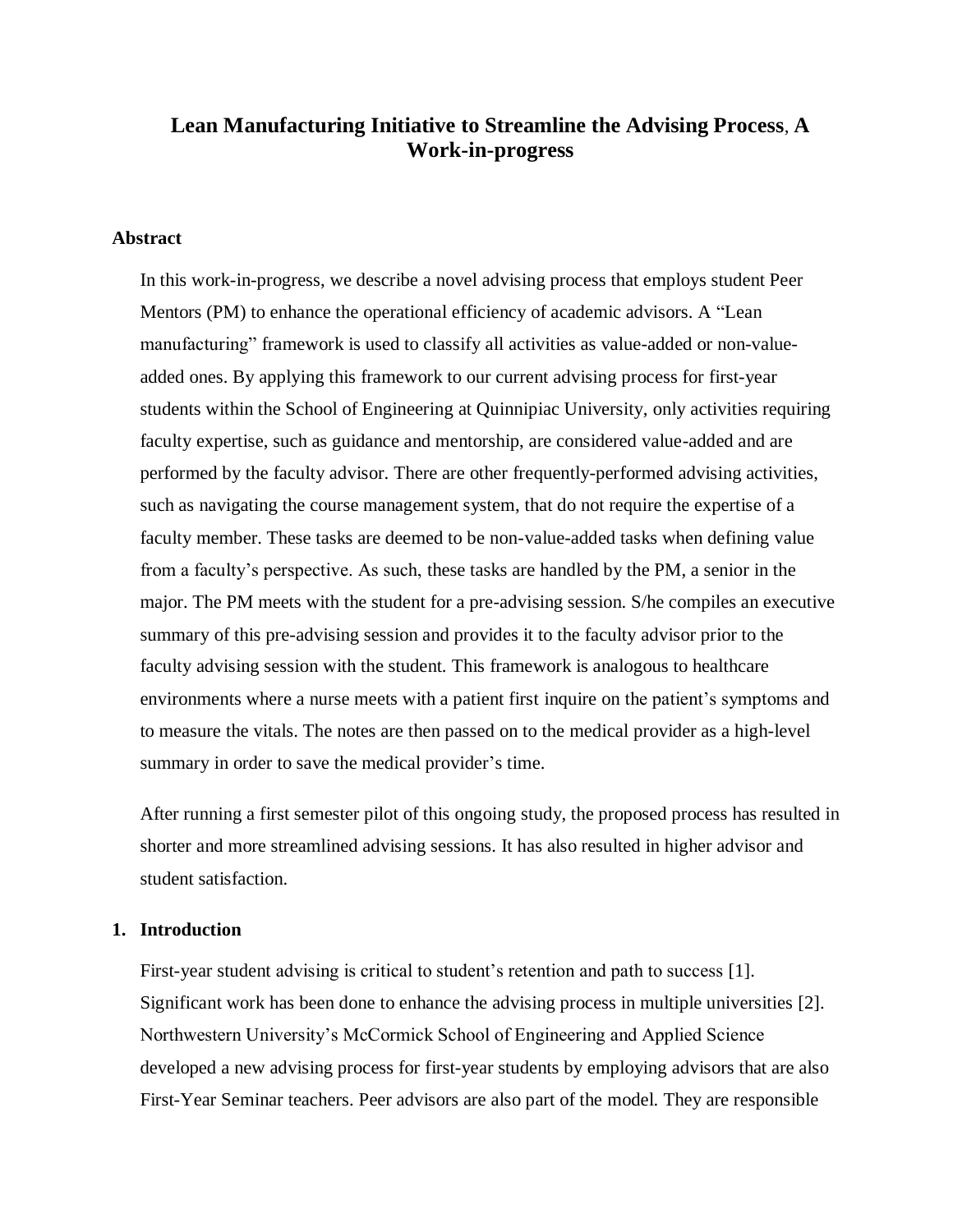for guiding the students to university resources, and help them normalize their experiences through social events and group discussions [3]. The College of Engineering at Rowan University report their enhanced dual advising program in [4] . In this model, students are assigned a first-year advisor who is responsible for course sequencing, college and campus policies and procedures, and referral to campus resources such as tutoring, study abroad, while the faulty advisor provides discipline-specific academic, industry and career related guidance.

Advising is particularly important for engineering students. The results of a study performed on 113 undergraduates who left Engineering in 2004, 2007 and 2008 show that the top three factors are: poor teaching and advising, the difficulty of the engineering discipline, and a lack of "belonging" within engineering [5].

Our project framework is based on Lean Manufacturing principles [6]. Originally derived from the Toyota Production System. Lean is a philosophy that aims to improve the efficiency of a system by eliminating waste and continuous improvement [7]. While the origins of Lean hail from the manufacturing industry, service industries, such as healthcare, have adopted Lean and realized much success [8] [9].

The main goal of this study is to enhance operational efficiency of faculty advisors across the School of Engineering at Quinnipiac University, through a streamlined advising process that creates value and eliminates waste. Applications of Lean manufacturing concepts in academia are limited but not unprecedented [10] [11]. The proposed process in this paper provides the faculty with efficient and productive advising sessions. Tasks within the advising process deemed to be value-added are identified to capture best practices and to standardize across the faculty. Tasks deemed to be non-value-added as indicated by faculty are passed on to the PMs. While we postulate a secondary advantage of the PM model also helping student retention and success rate, we do not cover this advantage in the paper.

After this introductory section, the discussions in this paper follow the steps described in Figure 1. The initial data collection, leading to setting the baseline and designing the advising process are described first, before a short discussion on the pilot study. Next, we discuss the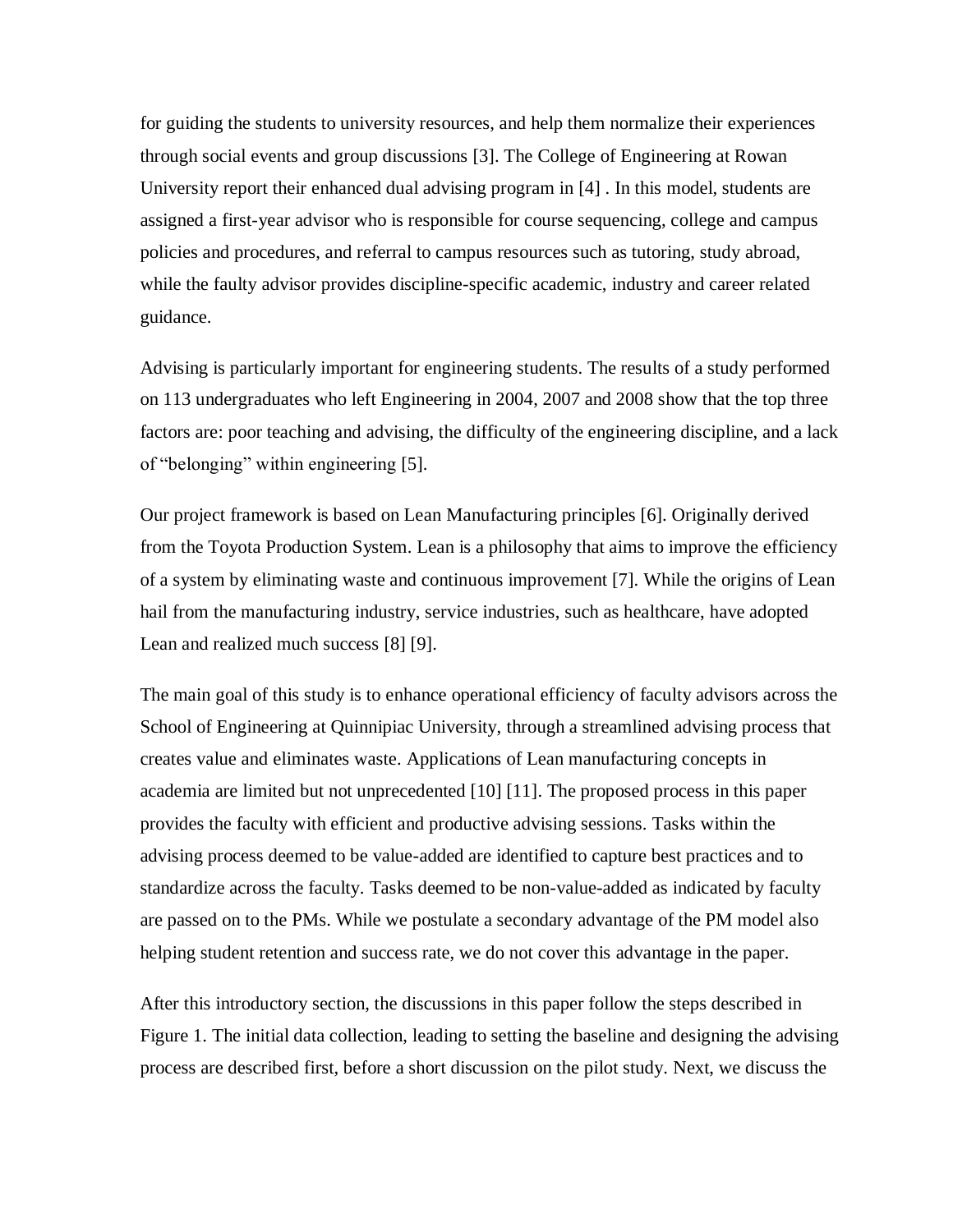full implementation of the proposed advising process and the analysis of the results. Lastly, we conclude the paper and discuss future work.



*Figure 1 Study Framework*

# **2. Method**

The proposed advising process focuses on value creation and elimination of waste. As we pursue this goal, the mean duration, as well as the standard deviation, of faculty advising sessions is reduced, without jeopardizing the quality of the advising sessions. Therefore, we hypothesize the following:  $\mu_1 < \mu_2$  and  $\delta_1 < \delta_2$ , where  $\{\mu_1, \delta_1\}$  and  $\{\mu_2, \delta_2\}$  are the mean and standard deviation of the proposed and current process, respectively.

Advising sessions across multiple faculty members are analyzed and broken down into a set of tasks. An ideal advising process is devised, capturing the best practices, as well as eliminating and/or reducing non-value-added tasks. Within the context of an advising session, "value" is defined as students receiving mentorship and assistance in achieving academic and intellectual growth. Faculty time directly related to such mentorship efforts is considered value-added. Examples include discussion on minors complementary to the major or participation in the Grand Challenge Scholar Program. Any faculty time not directly related to mentorship efforts is considered non-value-added. Examples include showing the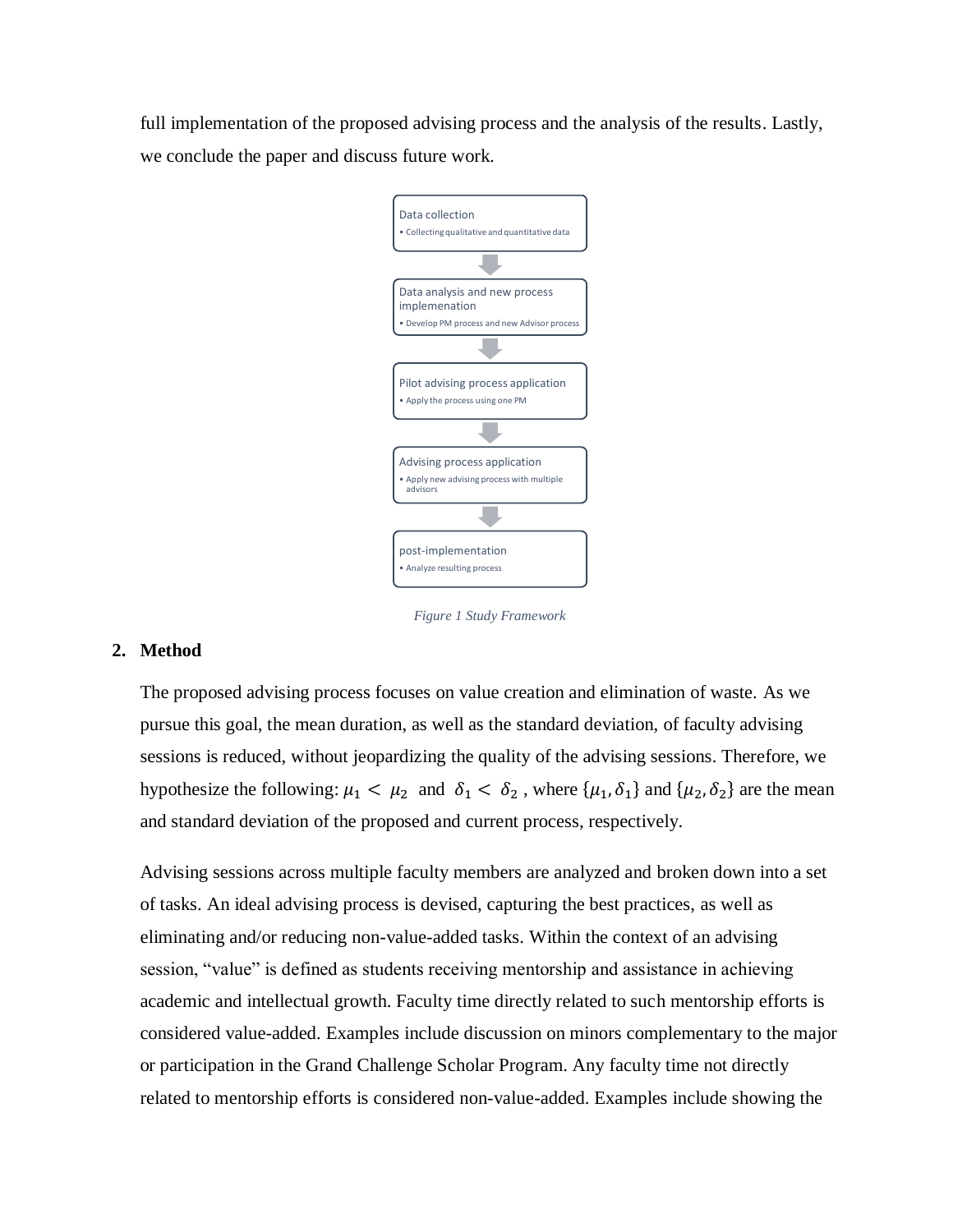students how to register for courses on Self Service, the course management system, or where to find the list of Humanities courses, a subset of which are graduation requirements.

The overall duration and variance of advising sessions is reduced through two general categories of effort. The first focuses on value-added activities, with the goal of capturing the best practices across the faculty. To demonstrate consider faculty members A and B who discuss the benefit of having a Mathematics minor with their advisees. Faculty member A holds a discussion for 2 minutes on average, while B spends 4.5 minutes on average. If the essential points covered are the same, then A's talking points can be captured as best practice and passed on to Faculty B in order to reduce B's duration by 2.5 minutes.

The second effort is focused on finding tasks traditionally performed during advising sessions that do not require the expertise of a faculty member with a PhD. While first-year students are provided all the necessary information at orientation, they encounter an information overload and fail to remember certain procedures. How to register for courses on Blackboard, where to find the list of courses within the general university curriculum (humanities, Social Science, and Fine Arts), and who to approach about issues at their resident halls, are examples of tasks the students need help with but the help does not necessarily need to come from a faculty member. Such tasks considered as non-value-added tasks and are passed on to the PM.

At the onset of the project in Fall 2017, six faculty members volunteered to participated in the study. These six faculty members had a range of six to 22 first-year student advisees, for a total of 59 first-year student advisees across them all. Their participation required capturing the total duration of each advising session and participating in a post-advising interview. In addition, they were asked to follow a suggested advising script prior as much as possible. The advising script, design by the authors, attempted to break down the advising session into a set of tasks and provided a first draft of a standardized advising process. Through a postadvising interview, we were able to extract the following three factors: 1) what advising tasks are commonly performed that can be eliminated, 2) are there any best practices from one (or a few) individuals that can be captured to streamline the value-added tasks, and 3) which tasks can be passed on from faculty members to PMs.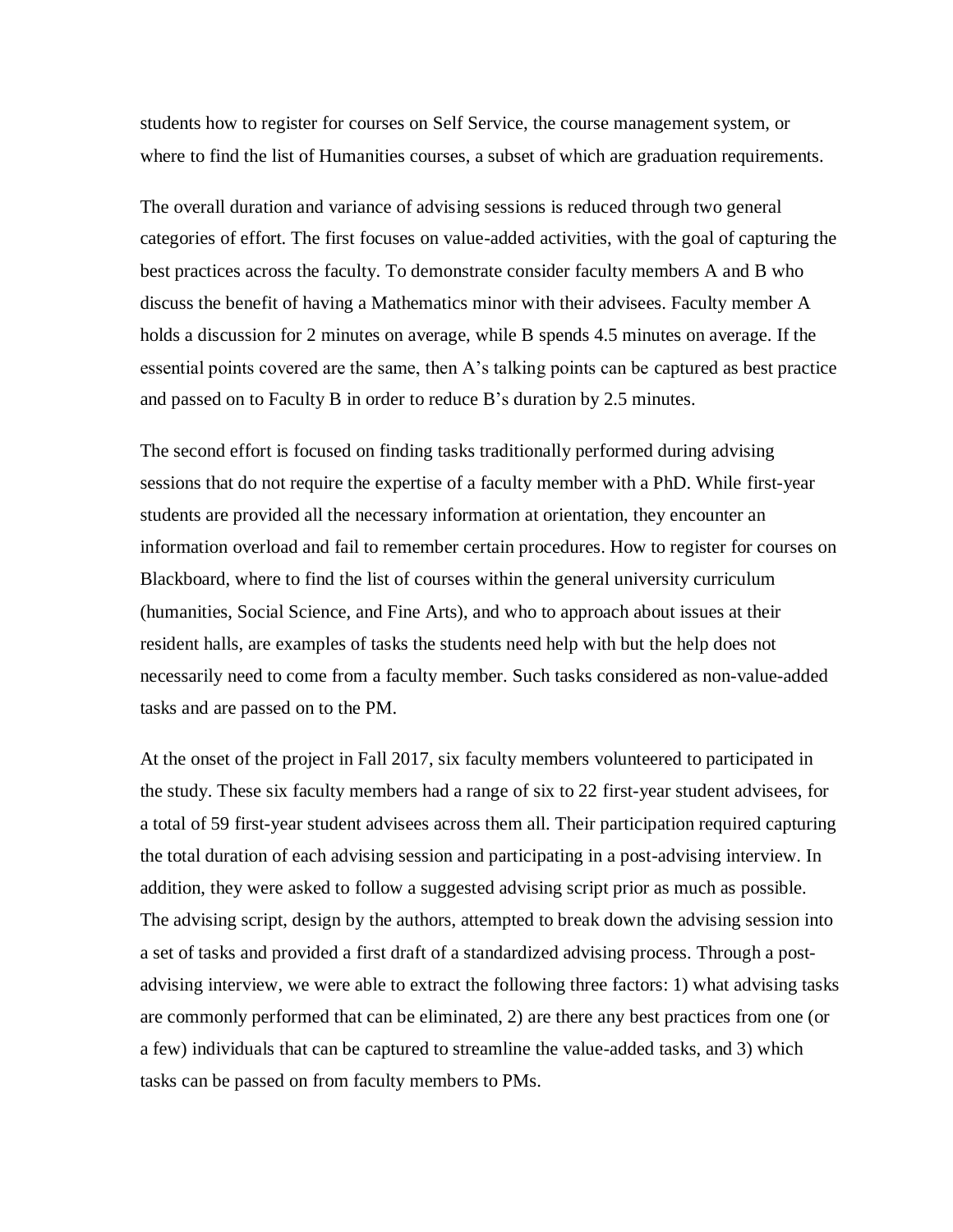At the end of Fall 2017 term, the faculty advising script was finetuned. Moreover, a PM advising script including a list of tasks was created. A pilot study was run in the Spring 2018 term with one faculty advisor, who is a member of the research team, and one PM. The faculty advisor had 10 first-year student advisees. While Spring advising differs from Fall advising mainly due to the first-year students being more knowledgeable, there was still an opportunity to further finetune the proposed process. In addition, the PM selected for the pilot study, a junior student at this time, gained the necessary experience to act as the lead PM during Fall 2018 advising period.

In Fall 2018, a full implementation of the proposed advising model took place for the majority of first-year students. Six PMs were trained early in the Fall term. The research team explained the goal of the project to the PMs and emphasized the dual role the PMs can play in streamlining the advising sessions of the faculty members, as well as being a mentor and passing on their experiences to students' advisors. Furthermore, the PMs were handed an advising script, sample executive summaries, collected from the pilot in the Spring term and a list of first-year student advisees assigned to each PM and their faculty advisors. First-year students were informed about the PM as a great resource and the role the PMs were expected to play in advising. The PMs duties are to hold one-on-one meetings with their advisees, follow the proposed advising script, and provide an executive summary to the assigned faculty member after the pre-advising sessions.

The proposed faculty advising script was shared with 13 faculty advisors who were informed about the role the PMs were expected to play. Each faculty member would read the executive summary of their advisee before the advising meeting with the particular student. The research team collected session durations from the faculty who had participated in the study in Fall 2017. These durations are used to calculate the mean and standard deviation of the new process, compared to the baseline of Fall 2017. All 13 faculty were to complete a postadvising survey.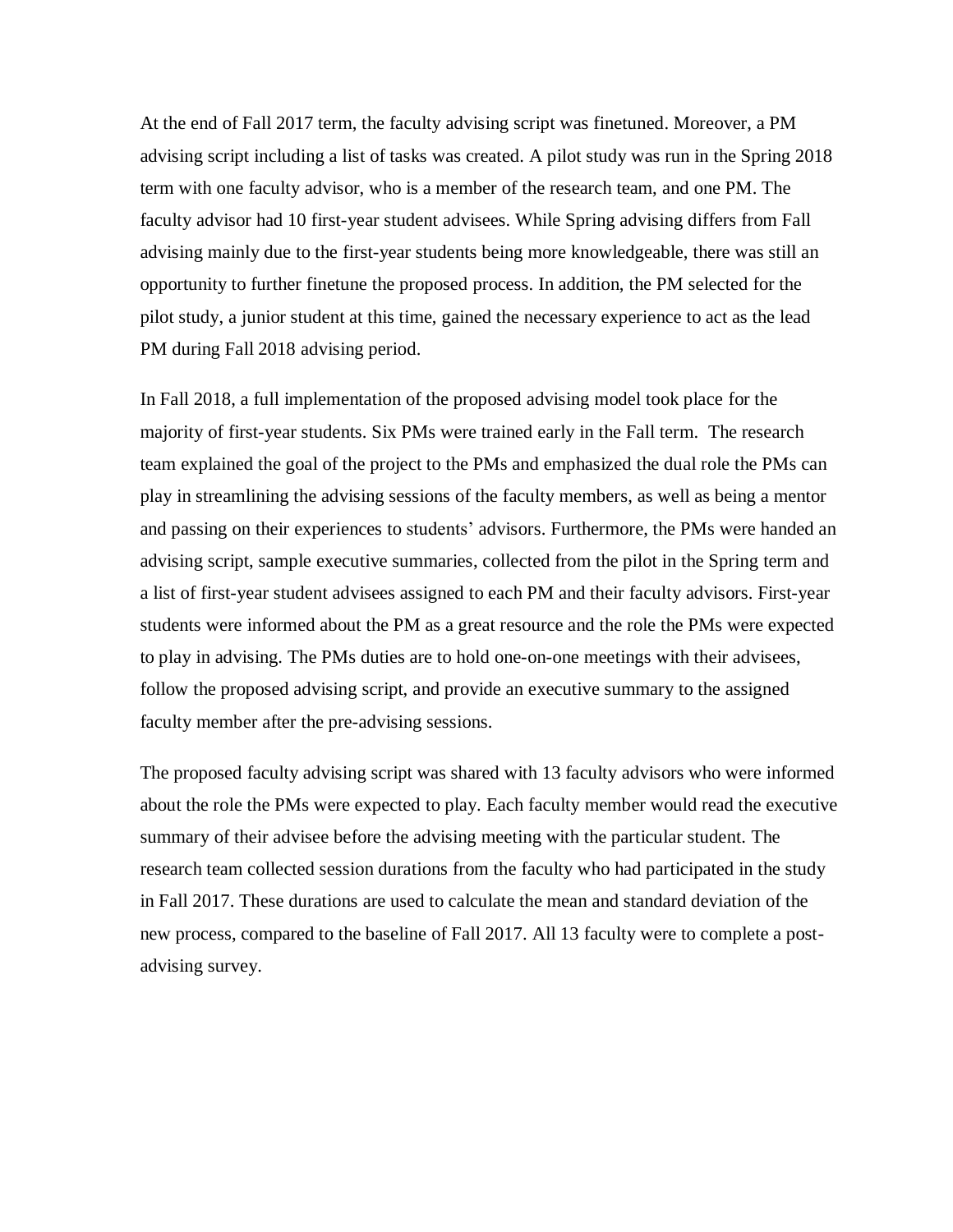#### **3. Results and Discussion**

### **3.1. Duration and Variation of Advising Sessions**

[Table 1](#page-6-0) displays the number of advising sessions for each advisor and the calculated mean and standard deviation of advising sessions in Fall 2017 when the baseline was established., The overall mean and standard deviation across six faculty and 59 students were 30.4 and 9.3 minutes, respectively. Among the faculty, mean and standard deviations ranged from 22.7 to 39.3, and 4.1 to 9.8, respectively.

| <b>Advisor</b> # | No. of advisees | Mean | <b>Std.</b> deviation |
|------------------|-----------------|------|-----------------------|
|                  | 9               | 39.3 | 6.2                   |
| $\mathbf{2}$     | 22              | 31.4 | 8.5                   |
| 3                | 6               | 25.7 | 5.2                   |
| 4                | 6               | 22.7 | 4.1                   |
| 5                | 6               | 34.0 | 6.5                   |
| 6                | 8               | 29.8 | 9.8                   |
| Overall          | 59              | 30.4 | 9.3                   |

*Table 1 Mean and standard deviation of advising sessions*

<span id="page-6-0"></span>[Table 2](#page-6-1) shows the number of advisees, mean and standard deviation of advising sessions using the new process in Fall 2018. Unfortunately, three of the six original faculty were excluded as they had no first-year student advisees this year. The overall mean and standard deviation across three faculty and 25 students were 27.5 and 7.5 minutes, respectively. Among the faculty, mean and standard deviations ranged from 23.2 to 33.4, and 5.3 to 7.0, respectively.

| Advisor#       | No. of advisees | Mean | <b>Std.</b> deviation |
|----------------|-----------------|------|-----------------------|
|                |                 | 23.2 | 5.3                   |
|                |                 | 33.4 | 6.1                   |
|                |                 | 25.7 | 7.0                   |
| <b>Overall</b> | 25              | 27.5 | 75                    |

*Table 2 Number of advisees, mean and standard deviation of advising sessions using the new process*

<span id="page-6-1"></span>At first glance, it is easy to see a reduction of duration and variation for the overall process. Referring back to the hypothesis stated in Section 2,  $\{\mu_1 = 27.5, \delta_1 = 7.5\}$  and  $\{\mu_2 = 30.4, \delta_2 = 9.3\}$ , we can see that neither inequality of  $\mu_1 < \mu_2$  or  $\delta_1 < \delta_2$  is rejected.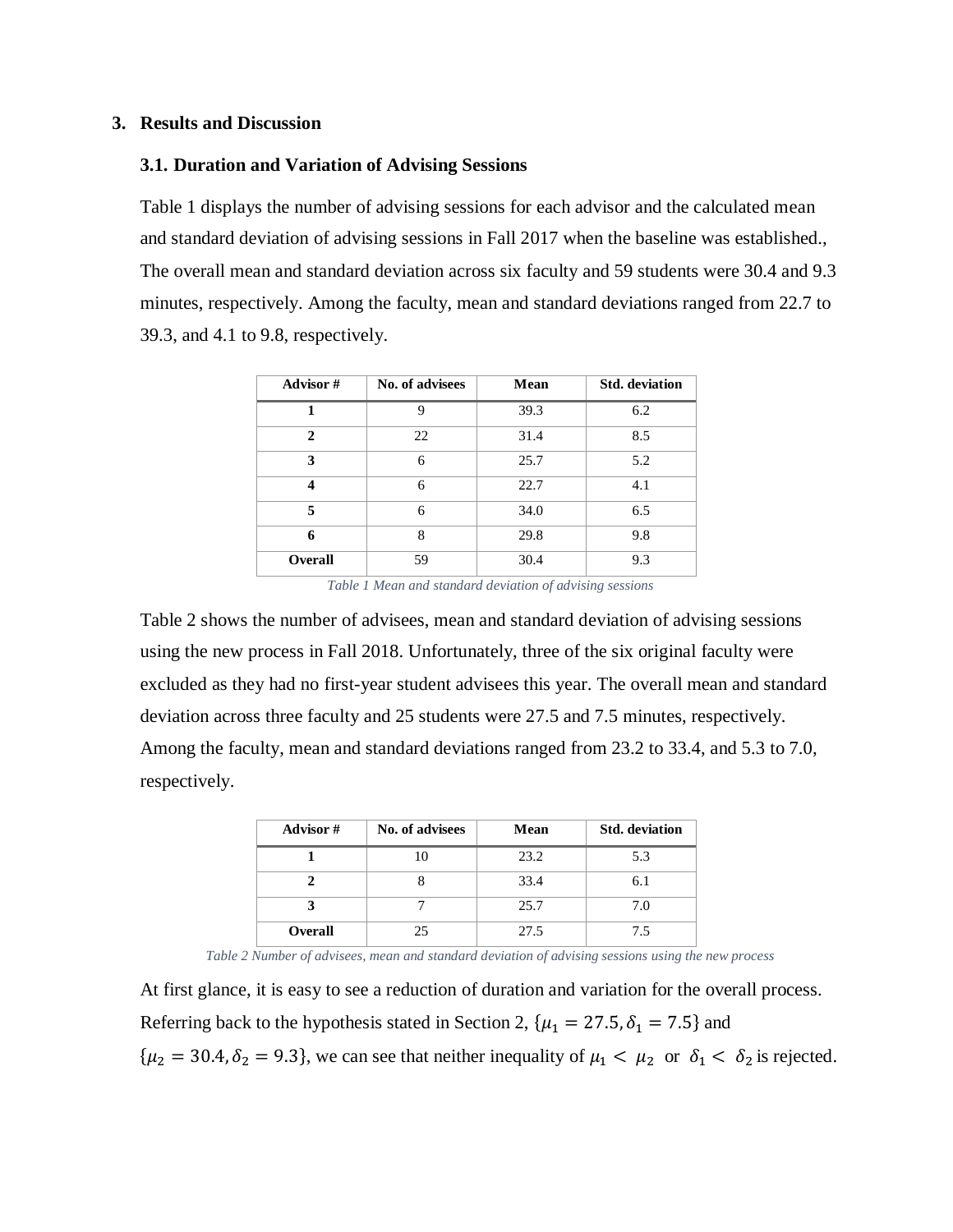However, this between-subject analysis needs to be revisited and statistically confirmed once a larger sample size is available in Fall 2019.

The results look positive for the within-subject analysis of our proposed advising process. For the baseline, the mean and standard deviations ranges were (22.7-39.3), and (4.1-9.8), respectively. For the proposed process implemented in Fall 2018, the mean and standard deviations ranges were (23.2-33.4), and (5.3-7.0), respectively. Similar to the betweensubject analysis, we need to have a larger sample size after Fall 2019 before we can state that the within-subject results have a significant statistical improvement.

### **3.2. Qualitative Results from Faculty Surveys**

A post-advising survey was administered to all 13 faculty whose 91 advisees had meetings with the PMs. The survey included three questions and a comments section as shown in Figure 2 [Post-advising survey.](#page-7-0)

| 1- Strongly<br>disagree | 2- Disagree                                          | 3- Neither<br>agree nor disagree                                                                            | 4- Agree | 5- Strongly<br>agree |
|-------------------------|------------------------------------------------------|-------------------------------------------------------------------------------------------------------------|----------|----------------------|
|                         | lower discussions (such as navigating Self Service): | Compared to previous years, this year's advising process enabled me to provide more mentoring/guidance than |          |                      |
|                         |                                                      |                                                                                                             |          |                      |
| 1- Strongly<br>disagree | 2- Disagree                                          | 3- Neither<br>agree nor disagree                                                                            | 4- Agree | 5- Strongly<br>agree |



<span id="page-7-0"></span>Nine of the 13 faculty responded to the survey. For question 1, the post-survey results indicate an average score of 3.33 out of 5, indicating the faculty slightly agree that the advising process is shorter this year compared to the previous years. The average score for question 2 is 3.78 out of 5, indicating that the faculty agreed this year's advising process was more impactful and efficient. Finally, for question 3, the average score was once again 3.78 out of 5. The faculty agree that compared to previous years, their first-year student advisees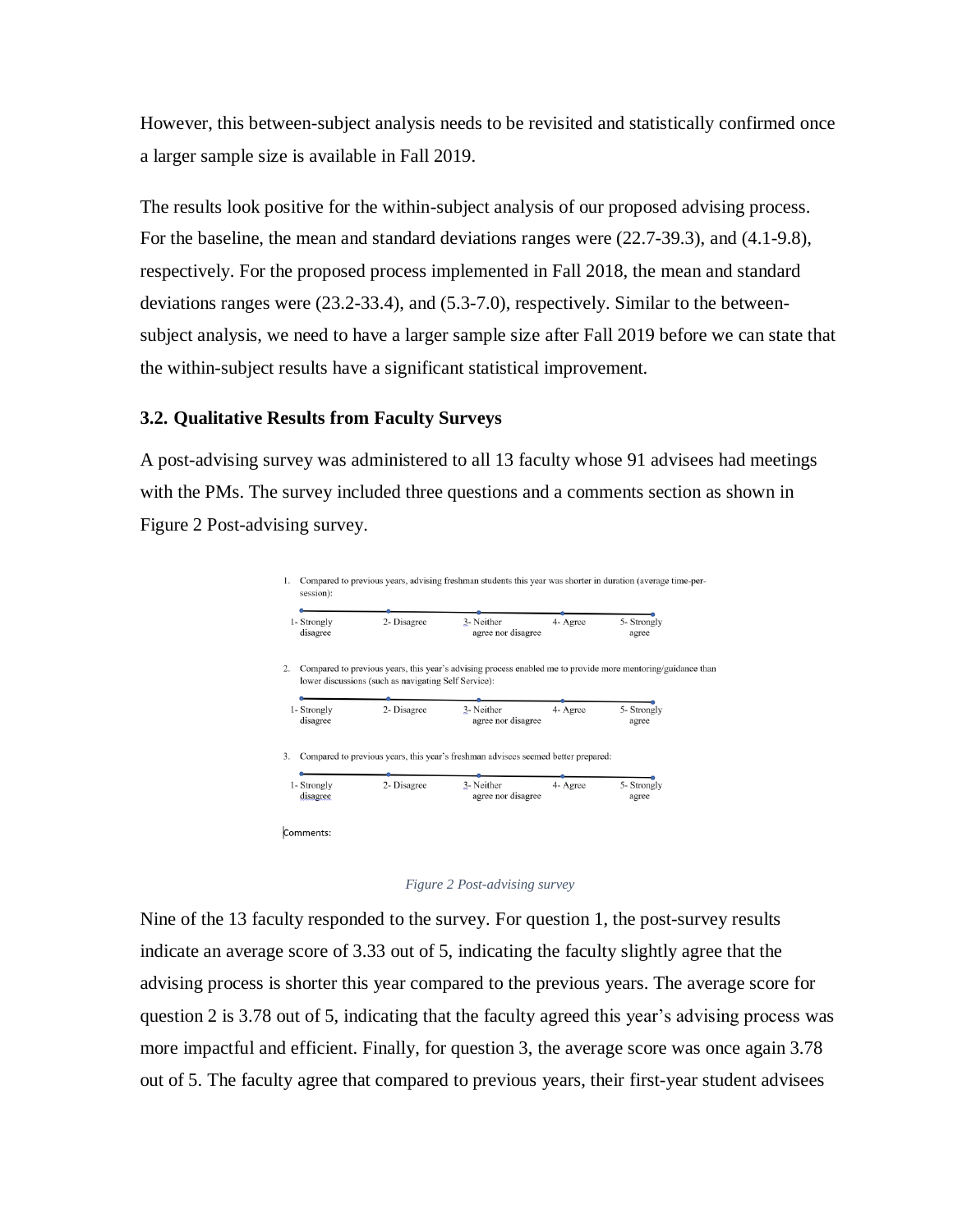are better prepared as a result of meeting with a PM. All three of the average scores qualitatively support the new advising process.

#### **4. Conclusion and Future work**

This paper describes a new advising process for first-year students in the School of Engineering at Quinnipiac University, based on a Lean Manufacturing framework. The purpose of this process is to enhance the operational efficiency across the faculty by streamlining the faculty's advising sessions. This approach follows the Lean/Six Sigma model through identifying value-added activities versus non-value-added activities within a process to reduce wasted resources and optimize a process. Non-value-added activities are offloaded to PMs in the new advising process. The proposed process has been applied during Spring 2017 on trial bases and was fully implemented during the Fall 2018 advising season. Results show a significant reduction in the advising session duration and general satisfaction from both faculty and students.

The study is still ongoing. The next steps involve standardization and validation. We plan to standardize the process by reflecting and rectifying problems that aroused during Fall 2018. Some problems included miscommunication between PMs and faculty and delays in obtaining the executive summaries. We would like to expand the use of the new advising process to including all advising faulty and all first-year students in Fall 2019.

The validation/post-implementation phase is conducted through and further analyzing data to test the results of between-subject and within-subject analyses of mean and standard deviation of the advising sessions using a larger sample set. Retention data will be analyzed as well to validate the hypothesis that our proposed process would yield higher retention rates for first-year students.

## **Acknowledgements**

The authors would like to thank Provost Thompson for providing us with an Innovation Grant to pursue this endeavor. The authors would like to thank Andrew Koukoulas, the Lead Peer Mentor, who helped us during the pilot stage, as well as the launch in the academic year.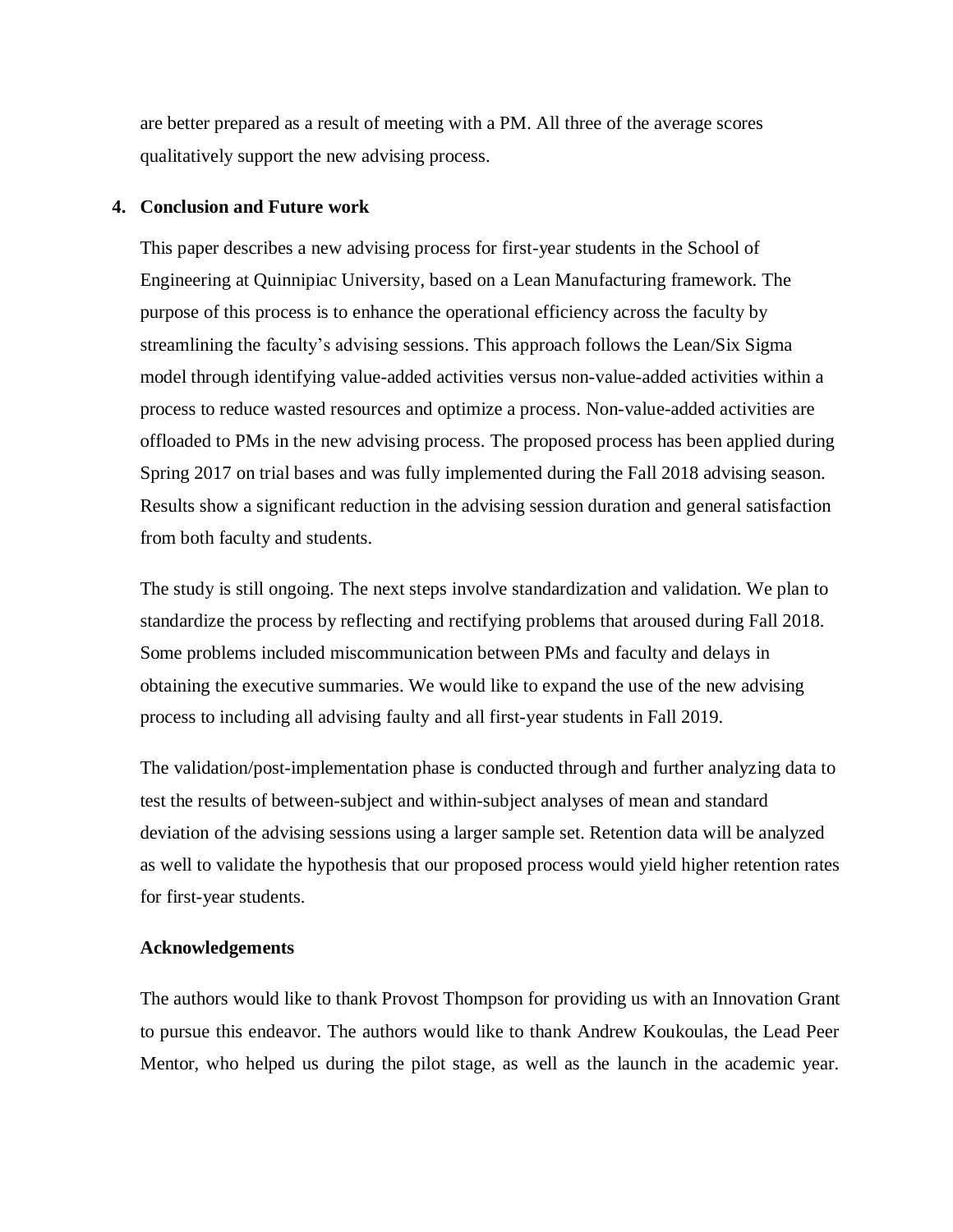finally, the authors would like to thank Professors Christov, Fonseca, Kile, Reap, and Riofrio who volunteered to help during the launch of the Peer Mentor program.

## **References**

- [1] H. Swecker, M. Fifolt and L. Searby, "Academic Advising and First-Generation College Students: A," *NACADA Journal,* vol. 33, no. 1, pp. 46-53, 2013.
- [2] K. N. Tuttle, Academic Advising, New Directions for Higher Education, 2000.
- [3] R. W. Freeman, K. Gentry and J. E. Goldberg, "Changing the Advising Model," in *2016 ASEE Annual Conference & Exposition*, 2016.
- [4] J. W. Everett and M. Perez-Colon, "Evaluation of a dual first year student advising program," in *122nd ASEE Annual Conference and Exposition*, Seattle, MA, 2015.
- [5] R. M. Marra, K. A. Rodgers, D. Shen and B. Bogue, "Leaving Engineering: A Multi-Year Single Institution Study," *Journal of Engineering Education,* vol. 101, pp. 6- 27, 2012.
- [6] J. F. Krafcik, "Triumph of the Lean Production System," *Sloan Management Review,*  vol. 30, no. 1, pp. 41-52, 1988.
- [7] J. P. Womack, D. T. Jones and D. Roods, The Machine that Changed the World, New York: Rawson Associates Scribner, 1990.
- [8] R. W. Bush, ""Reducing Waste in US Health Care Systems"," *Journal of American Medical Association,* vol. 297, no. 8, pp. 871-874, 2007.
- [9] R. W. Simon and E. G. Canacari, "A Practical Guide to Applying Lean Tools and Management Principles to Health Care Improvement Projects," *Association of Perioperative Registered Nurses Journal,* vol. 95, no. 1, pp. 85-103, 2012.